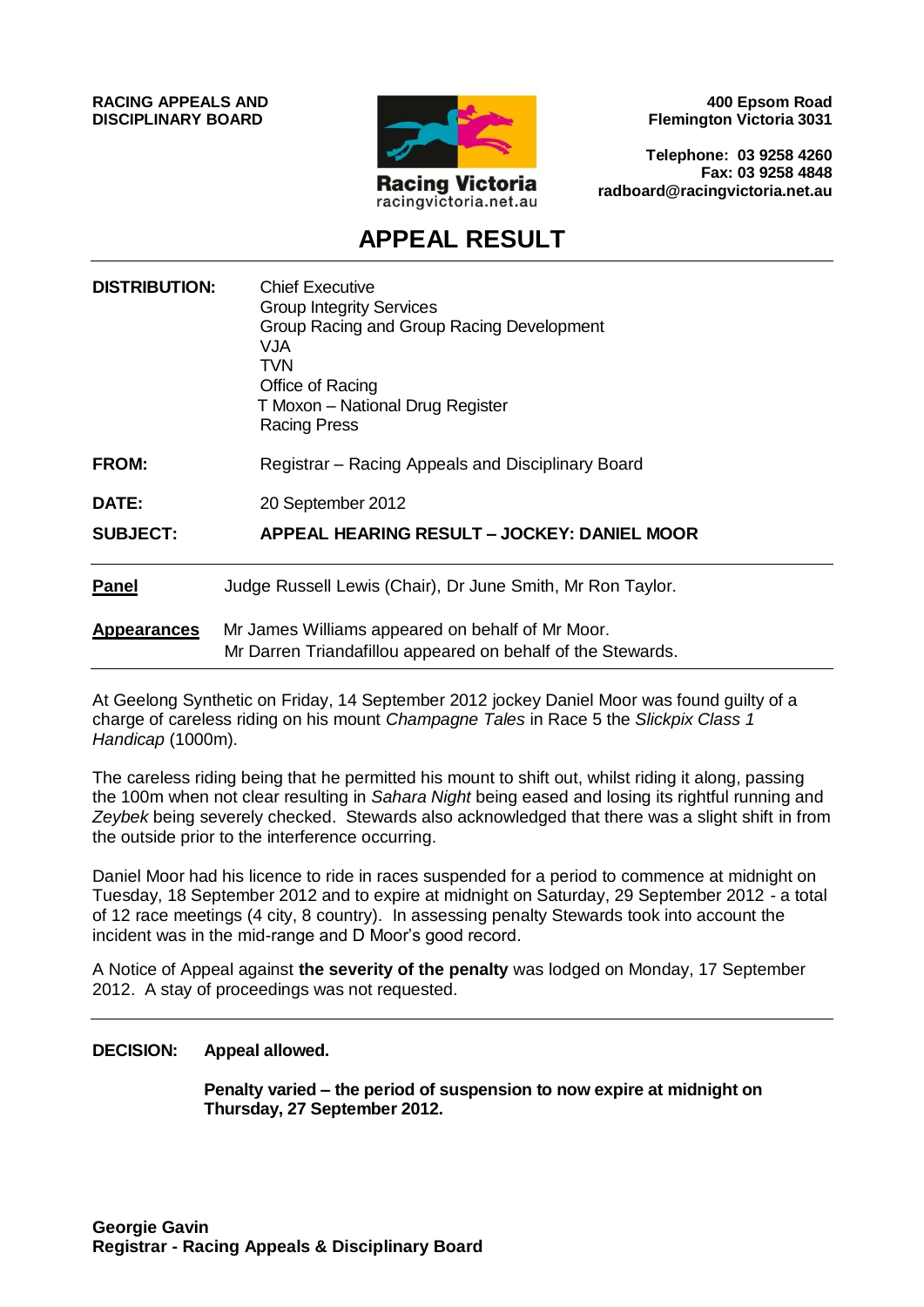# **TRANSCRIPT OF PROCEEDINGS**

### **RACING APPEALS AND DISCIPLINARY BOARD**

\_\_\_\_\_\_\_\_\_\_\_\_\_\_\_\_\_\_\_\_\_\_\_\_\_\_\_\_\_\_\_\_\_\_\_\_\_\_\_\_\_\_\_\_\_\_\_\_\_\_\_\_\_\_\_\_\_\_\_\_\_\_\_

**HIS HONOUR JUDGE R.P.L. LEWIS, Chairman DR J. SMITH MR R. TAYLOR**

#### **EXTRACT OF PROCEEDINGS**

**DECISION**

#### **IN THE MATTER OF THE SLICKPIX CLASS 1 HANDICAP OVER 1000 METRES AT GEELONG SYNTHETIC ON 14/9/12**

#### **JOCKEY: DANIEL MOOR**

#### **MELBOURNE**

#### **THURSDAY, 20 SEPTEMBER 2012**

MR D. TRIANDAFILLOU appeared on behalf of the RVL stewards

MR J. WILLIAMS appeared on behalf of the Appellant